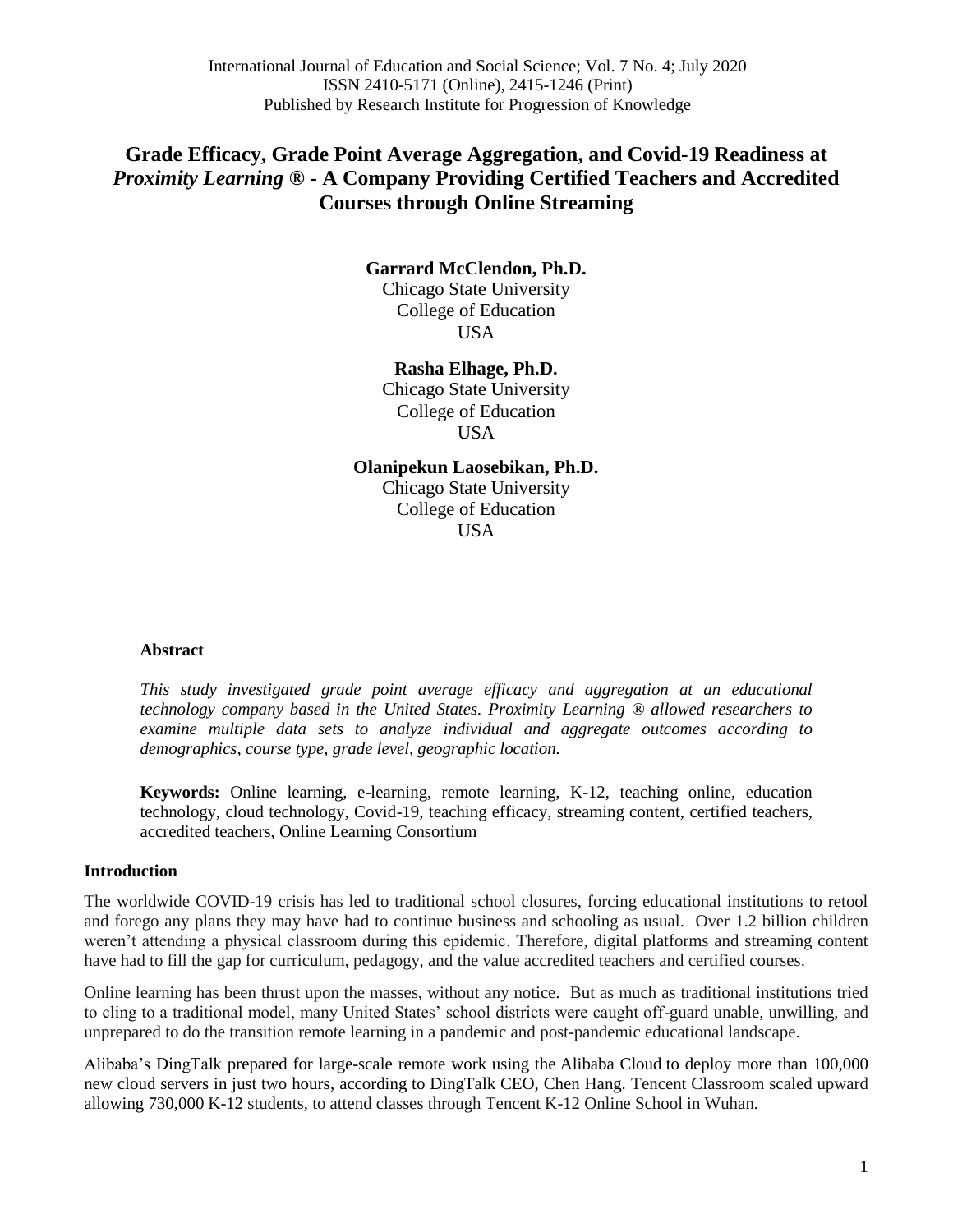Some school districts formed partnerships. Chicago Public Schools partnership with Google and Apple to secure 65,000 Chromebooks and 37,000 iPads to students who did not have access to an up-to-date computer device at home. CPS also provided remote learning packets to accompany the electronic devices. The Los Angeles Unified School District and PBS SoCal/KCET offered local educational broadcasts, with separate channels focused on various grade levels and digital options.

Online *learning* is defined as learning that takes place partially or entirely over the Internet. This definition does not include print-based correspondence education, television, radio, static videoconferencing, and stand-alone educational software programs that do not have a significant Internet-based instructional component.

Nine studies analyzed the degree to which promoting aspects of learner reflection in a Web-based environment improved learning outcomes. *These studies found that a tool or feature prompting students to reflect on their learning was effective in improving outcomes* (Bixler 2008; Chang 2007; Chung, Chung and Severance 1999; Cook et al. 2005; Crippen and Earl 2007; Nelson 2007; Saito and Miwa 2007; Shen, Lee and Tsai 2007; Wang et al. 2006).

# **Purpose of the Study**

The purpose of this study was to investigate the aggregate grade point averages, grade efficacy, and Covid-19 readiness of a provider of certified teachers and accredited courses streamed live to districts tailored to their schedule and curriculum. *Proximity Learning ®* satisfied the efficacy in the Online Learning Consortium Guidelines (Formerly Sloan Consortium) tenets of Design, Enhancement, and Optimization. Design guides immediate and basic needs for moving a course online. It is useful for translation of face-to-face or blended courses for fully-online delivery. Enhancement provides options to strengthen the student learning experience. It is useful for improving face-to-face course elements that do not translate easily to online modalities. Optimization offers ideas and resources for online teaching that aligns with high-quality, evidence-based instructional practices. It is useful for continuous improvement of the online learning experience and student outcomes. The researcher's purpose was to track longitudinal grade point average.

GPA is not always an empirical indicator of cognitive ability. Depending on the school district, students with a low GPA have the potential to learn fundamental knowledge and apply their knowledge to solve structured problems. A high GPA does not always indicate an ability to function at the analytical or evaluation cognitive level (Warnock, 2015). However, the majority of institutions in the United States still use GPA as a major indicator of college readiness, and as a criteria for college admissions and potential completion. The study sought to see if there was significant variance from traditional schooling without an online learning component.

### **Procedures**

The methodological procedures used were the selection of the data, the selection of schools, the selection of subjects, the term or semester, the gathering of data, and the analysis of the data. The researcher chose 983 participants' courses for the study from *Proximity Learning* ®, using term (semester) data, grade level, grade in school, and mean scores, the gathering of data, and the analysis of the data.

### **Limitations**

The researcher was limited by the number of courses used and the number of total participants in the study. For a comprehensive analysis, the researcher would have had to include all data points provided by the company. The researcher was limited by missing data, student absenteeism, and incomplete grades.

# **Sample Population and Data Collection**

For the study, 30,524 participants' course grades were provided and 983 random student courses were used in the student data. Randomized semesters, courses, grade levels, and geographic locations were used to limit bias. Incomplete grades, unfinished semester data, and students with limited access to broadband were eliminated from study, as to not skew data from completers.

For this study, we used a random data set and population collection from the following courses. *Proximity Learning* ® provided instruction for the following courses. The course in the random data set were: American Sign Language 1 and 2 (Grades 6-11), AP Physics (Grade 12), Physics (Grade 11), Fine Arts, Life Science (Grade 12), Geometry (Grade 10), Math Modules (Grade 12), AP Statistics (Grade 12), Chemistry, English (Grade 11), SPED Pre-Algebra (12), SPED Algebra 1 (Grade 9), SPED Geometry (Grade 10).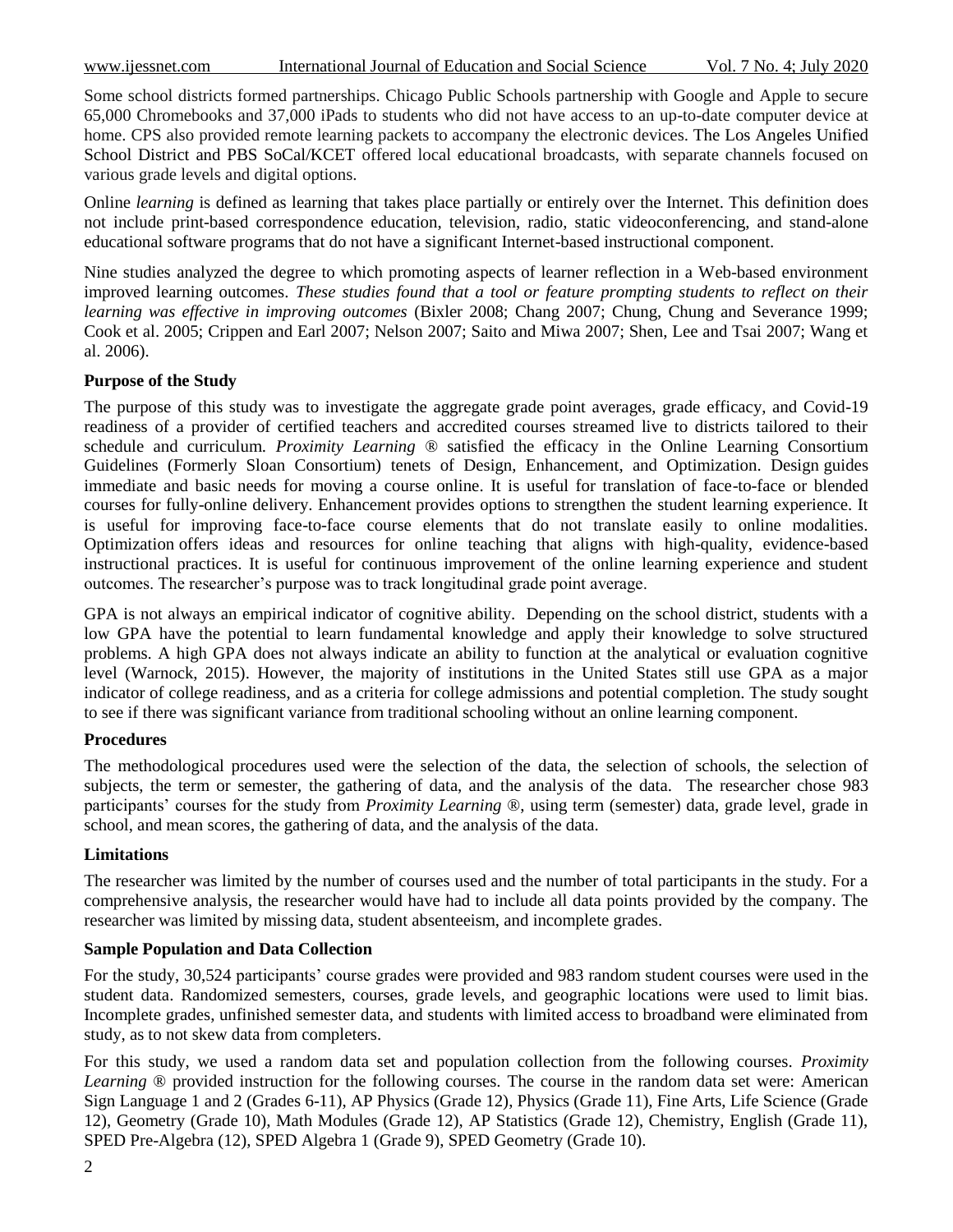# **Data Analysis, Final Reflections, and Conclusions**

Overall, the findings in this study display evidence that in the randomized student outcome of 983 courses taken by students at *Proximity Learning* ®, the percentage mean over 6 terms was 80.34% out of 100%. On a traditional scale, the average randomized *Proximity Learning* ® student has a B to B- grade. *Proximity Learning* ® students did not suffer the same challenging obstacles that traditional schools encountered, due to teachers and students having a robust and well-equipped system of technological familiarity, electronic hardware and software, and systems. Management and leadership teams at *Proximity Learning* ® show evidence of creating solutionbased outcomes over the reaction of solving problems.

Based solely on percentage and GPA, a student being taught in a *Proximity Learning* ® internet/teacher-based environment would be a candidate for college admission. The average admissions requirements for Chicago State and the average state university are 73% and 72.5%, respectively. The average core course GPA is at 74.4%, and the average American percentage is 80%.

With a global pandemic, college admissions' competition, state university and city college ubiquity, and the questioning of equity on state testing and college standardized testing, the secondary school grade point average is rapidly becoming the measurement schools observe first, before making further decisions on a student's admission.



### **References**

- Bixler, B. A. 2008. The effects of scaffolding student's problem-solving process via question prompts on problem solving and intrinsic motivation in an online learning environment. PhD diss., The Pennsylvania State University, State College, Penn.
- Borup, J., Jensen, M., Archambault, L., Short, C. R., & Graham, C. R. (2020). Supporting Students During COVID-19: Developing and Leveraging Academic Communities of Engagement in a Time of Crisis. *Journal of Technology and Teacher Education*, *28*(2), 161-169.
- Burgess, S., & Sievertsen, H. H. (2020). Schools, skills, and learning: The impact of COVID-19 on education. *VoxEu. org*, *1*.
- Chang, C. C. 2008. Enhancing self-perceived effects using Web-based portfolio assessment. *Computers in Human Behavior* 24 (4):1753–71.